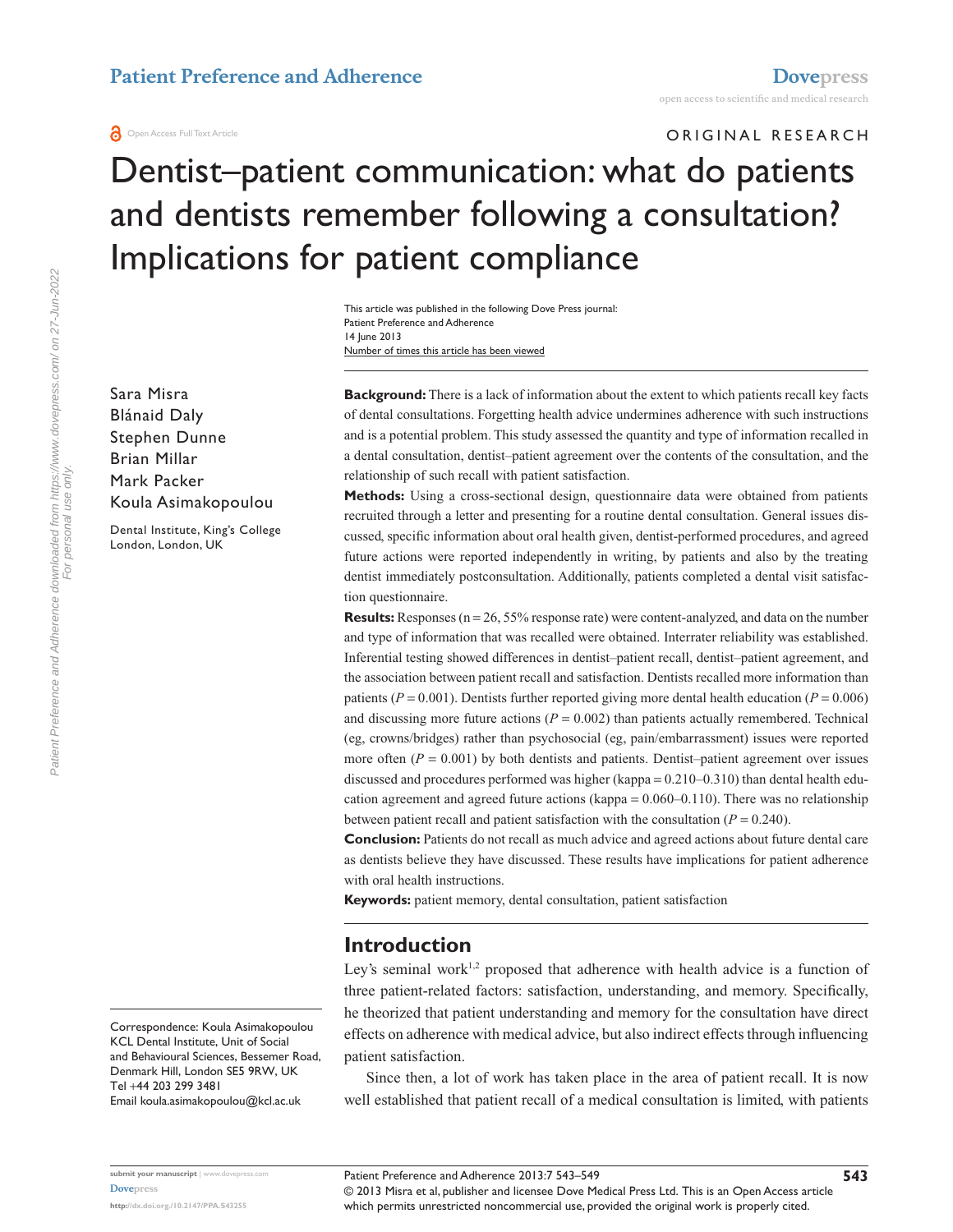forgetting 40%–80% of information given.3 This observation seems to hold true in various medical settings. For instance, in a study of children's immunization, the majority of mothers were unable to name the immunization their child had received, immediately after leaving the treatment room.4 Similarly, 70% of patients who had recently undergone laparoscopic surgery were unable to recall a single risk factor to do with the procedure, 5 days following patient receipt of this information and consent to surgery.5

At the same time, in dentistry there is limited evidence about the quantity of information recalled postconsultation. For example, in a study examining orthodontic patients' information retention, around 70% of information conveyed could not be recalled 10 days later.<sup>6</sup> Similarly, 40% of oral surgery patients failed to remember receiving written postoperative instructions, a finding that might be related to the fact that 67% of these participants failed to comply with antibiotic prescriptions.7 It appears that memory for specific, posttreatment information in dental settings is problematic.

Research has focused on patient memory for very specific, dental treatment-related information rather than any other aspect of the consultation. The question as to what sort of information (rather than how much) is recalled following a dental consultation remains unanswered. We know that, generally, recall is influenced by people's prior knowledge and expectations, $8-11$  so some aspects of the consultation that the patient expects to experience in the consultation might be better recalled than others.

Studies reporting on patient–health-care professional (HCP) concordance over the contents of routine visits show that concordance can be poor, with patients and HCPs disagreeing on the most basic of issues, such as whether the doctor had in fact provided any treatment at all.<sup>12</sup> Similarly, in a study where HCPs and their patients recalled the key issues discussed, decisions made, and set goals, immediately after a routine outpatient diabetes consultation HCPs and patients disagreed about issues discussed and decisions made 20% of the time. The extent of the disagreement was double this frequency when recalling set goals. The authors concluded that ". . . the two parties concerned seemed to recall different consultations."13 Further work on concordance between GPs and their patients showed that patients' and GPs' perceptions regarding consultation content were discordant 60% of the time.<sup>14</sup> It would appear then that in some cases the information that HCPs believe they have communicated might not be the same as what patients believe they have heard.

A similar lack of concordance was reported in a concurrent community dental survey, where although 41% of dentists recalled having advised smoking patients to quit, only 7% of smokers in that same community reported having received that advice during dental visits.<sup>15</sup>

These findings have implications for patient adherence and patient satisfaction following a dental consultation. If patients fail to recall basic information given at dental consultation, their efforts to adhere to it will be undermined. Equally, where recall of a consultation is a predictor of satisfaction,<sup>1,2</sup> satisfaction with the consultation may be undermined.

Whilst dental patient memory for behaviors such as smoking cessation may be low, the question as to whether patients remember any of the contents of a routine dental assessment consultation remains unanswered. Therefore, this study had the following objectives. These were to examine:

- • dentist–patient differences in the quantity and type of material recalled
- dentist-patient recall concordance
- the relationship between patient recall of and satisfaction with the consultation.

We hypothesized that there would be differences between dentists' and patients' recall of the consultation, that there would be weak recall concordance between dentists and patients, and that there would be a relationship between patient recall and patient satisfaction. The null hypotheses for the above were that there would be no differences in recall between patients and dentists, no recall concordance between patients and dentists, and no relationship between patient recall and satisfaction.

# **Materials and methods**

In a cross-sectional survey design, dentists and patients selfreported the contents of a dental consultation immediately after the consultation. Patients also reported on satisfaction with the visit. The consultation involved an oral examination and discussion of the patient's oral health problem.

A demographic information questionnaire asked for patients' sex, age-group, and marital and employment status. Patients further self-reported using the reliable (Cronbach's  $\alpha$  = 0.92) dental visit satisfaction questionnaire,<sup>16</sup> scored on a 5-point Likert scale, and also a consultation-recall measure, with the wording slightly adapted from previous work<sup>13</sup> for use in a dental setting. This measure asked patients and dentists to list the issues they discussed, any information patients were given about their dental health, the dental procedures performed at consultation, and any actions the dentist and the patient had agreed upon. Standard participant information and consent forms were also used.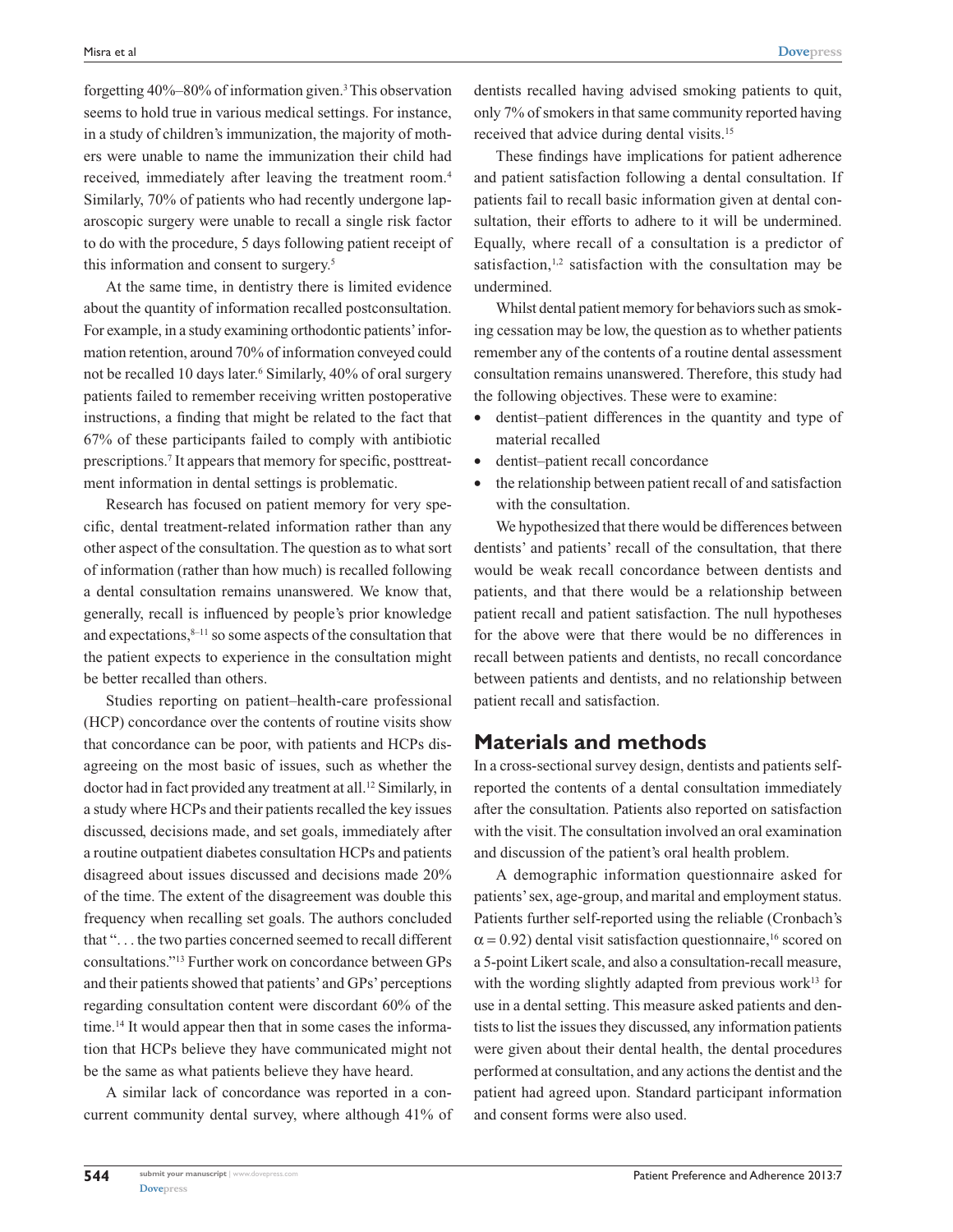Permission to undertake this study was obtained from a National Health Service ethics committee and the King's College London Hospital Research and Development bodies, in the UK.

All dental patients over 18 years old who could read, write, and understand English, who were able to give consent, and were due to attend a routine assessment in the department of primary dental care at the King's College Hospital campus of King's College London Dental Institute between February and May 2010 were eligible to participate.

Patients fulfilling the inclusion criteria were invited to participate by letters giving information about the study, sent in advance of their appointment. No incentives were offered to patients. Invited patients were then made known to the researcher via the clinic receptionist. These patients were approached by the researcher. Of those approached  $(n = 47)$ , 26 (55%) agreed to be included in the study. Of those who declined participation, reasons cited for doing so included lack of time (27%), further appointments with another HCP (20%), and dental pain (20%). Patients were assured of anonymity and confidentiality, and completed a consent form having been given the opportunity to ask questions about the study.

The predominantly single (single/married  $= 15/6$ , four not disclosed), female (female/male =  $15/11$ ), not currently employed (employed/unemployed  $= 11/15$ ) patient sample was older (16 aged over 40 years, 7 aged 30–40 years, 3 aged 20–30 years). The 26 dental consultations were all carried out by two experienced white male consultant dental practitioners in their 50s who were blind to the study hypotheses. The dentists had no preset formats to follow, but were instead carrying out routine, nonemergency, dental hospital initial assessment consultations designed to identify the patient's oral health issue and prescribe the most appropriate dental treatment.

Within 2–5 minutes of the end of the dental consultation both treating dentist and patient completed the consultationrecall measure. Only the patients completed the dental visit satisfaction questionnaire. Individual pen-and-paper questionnaire completion took no longer than 5 minutes for dentists and patients alike; the anonymized forms were returned to the researcher at the end of the clinic.

#### Statistical analyses

Dentist and patient questionnaire responses were inspected and content-analyzed along the following recall categories (C):

- C1: General issues discussed
- C2: Specific information offered about oral health (health education)
- C3: Procedures performed by the dentist
- C4: Actions agreed on between dentist and patient.

The overall number of activities (sum of C1–C4) reported as having taken place in the consultation was also recorded.

Two of the authors (SM and KA) inspected all questionnaires and extracted data independently. Standard exploratory conceptual content-analysis procedures were adhered to throughout, where each line of text was coded for content using exclusive and exhaustive units of analysis.17 Interrater agreement was high, both for dentists' (84%) and patients' (87%) responses.

*t*-Tests assessed differences in recall between patients and dentists, separately for each recall category (C1–C4) and overall for the whole consultation. They were also used to assess differences between dentists and patients in the type of issues they recalled and also within groups to assess whether each recalled more psychosocial rather than technical issues. An issue was considered technical if it involved a procedure that could only be completed by a trained dentist. All other issues to do with emotions, beliefs, and pain were coded as psychosocial.

Kappa coefficients were used to assess recall agreement between dentists and patients. Agreement was calculated individually for each single topic recorded in the recall questionnaires. The level of agreement for each questionnaire category (C1–C4) was by one of two scores: where the issues identified by dentists and patients were the same or broadly the same, the data were treated as being in agreement, and a score of 1 was allocated to responses. Where there was no overlap whatsoever between responses, and a topic was mentioned by either dentist or patient only, data were coded as being in disagreement, and this disagreement was coded as 0.

Pearson's correlation assessed the association between patient recall and satisfaction with the consultation.

The study had 80% power to detect a large, clinically relevant effect size  $(d = 0.80)$  at a 95% confidence level and assuming two-tailed independent group comparisons. SPSS version 17 (IBM, Armonk, NY, USA) was used for all analyses.

# **Results**

# Quantity of material recalled by dentists and patients

Data for each aspect of the consultation were collated and analyzed. The findings (mean, standard deviation [SD], and example activities reported), appear in Table 1.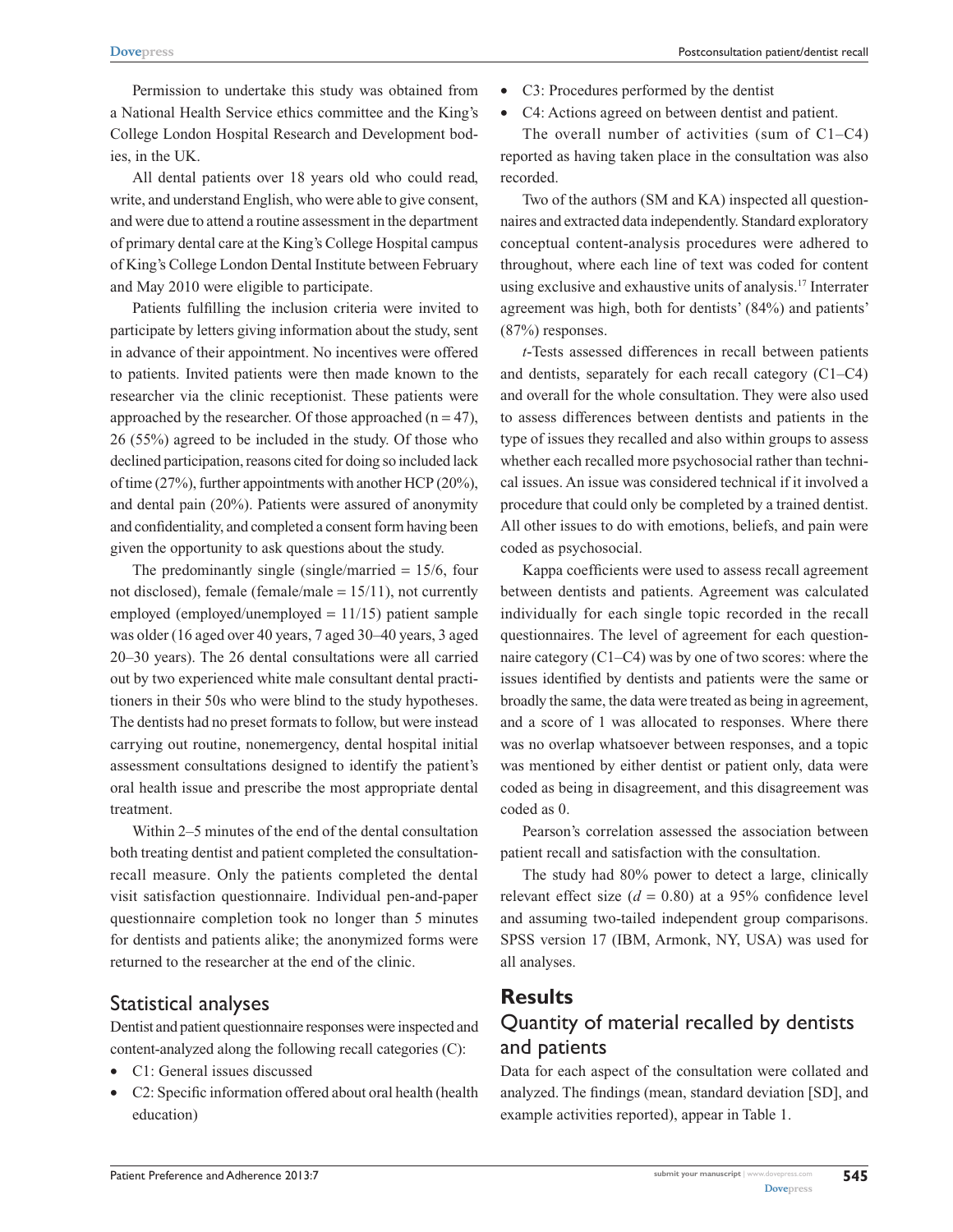|                                           | <b>Dentist</b> | <b>Patient</b> | P-value |  |
|-------------------------------------------|----------------|----------------|---------|--|
|                                           | Mean (SD)      | Mean (SD)      |         |  |
| C1: general issues                        | 2.880          | 2.230          | 0.06    |  |
| discussed                                 | (0.760)        | (1.470)        |         |  |
| (eg, problems with tooth                  |                |                |         |  |
| erosion, problems with                    |                |                |         |  |
| veneers, inflamed gums,                   |                |                |         |  |
| denture issues, sore tongue)              |                |                |         |  |
| C <sub>2</sub> : dental health advice     | 1.420          | 0.850          | 0.007   |  |
| (eg, brushing thoroughly,                 | (0.810)        | (0.680)        |         |  |
| flossing technique, advice                |                |                |         |  |
| to stop smoking, when                     |                |                |         |  |
| to remove dentures)                       |                |                |         |  |
| C3: procedures                            | 1.460          | 1.500          | 0.845   |  |
| performed                                 | (0.650)        | (0.760)        |         |  |
| (eg, mouth examination,                   |                |                |         |  |
| replaced crown, polished                  |                |                |         |  |
| teeth, took impressions)                  |                |                |         |  |
| C4: agreed actions                        | 2.310          | 1.350          | 0.002   |  |
| (eg, refer to different                   | (0.970)        | (1.090)        |         |  |
| clinic, book follow-up,                   |                |                |         |  |
| bring mouth guard to next<br>appointment) |                |                |         |  |
| <b>Overall consultation</b>               | 8.080          | 5.920          | 0.001   |  |
| activities                                | (1.740)        | (2.620)        |         |  |

**Table 1** Dentist and patient recall data  $(n = 26)$  by questionnaire response category (C)

**Abbreviation:** SD, standard deviation.

Across 26 consultations, it is evident that with the exception of procedures performed (C3), where both dentists' and patients' recall levels appeared similar at approximately 1.5 procedures per consultation (*t*[50] = 0.19, *P* = 0.845), and the general issues discussed (C1), where both patients and dentists reported an average of two issues per consultation  $(t[50] = 2.003, P = 0.060)$ , there were significant differences in health advice given (C2) and agreed-upon actions (C4). Dentists reported having given approximately twice more dental health advice  $(t[50] = 2.78, P = 0.007)$  than the advice patients recalled. Dentists also reported having agreed twice more future actions  $(t[50] = 3.35, P = 0.002)$  than patients noted. When examining the sum of activities reported for the consultation as a whole, dentists' recall was significantly different to that of patients  $(t[50] = 3.49, P = 0.001)$ , with dentists reporting more activities (mean =  $8.08$ , SD = 1.74) taking place per consultation than patients (mean  $= 5.92$ , SD  $= 2.62$ ).

# Are there differences in information content that dentists and patients remember?

The issues found in dentists' and patients' responses were coded as to whether they were psychosocial or technical. Table 2 presents descriptive and inferential statistics on dentists' and patients' recall of these issues.

Dentists  $(t[25] = 14.35, P = 0.001)$  and patients  $(t[25] = 7.40, P = 0.001)$  reported seven and five times more technical than psychosocial details, respectively, about the consultation. Examination of each group separately revealed dentists recalled almost twice more technical concepts than patients  $(t[50] = 3.824, P = 0.001)$ , but there was no difference between dentists and patients in the few psychosocial issues they each reported  $(t[50] = 0.64, P = 0.530)$ .

# What is the extent of agreement in recalled issues between dentists and patients?

The degree of agreement between dentist and patient for each item and overall was analyzed using the kappa coefficient and the Landis and Koch<sup>18,19</sup> interpretation of these values. These results are shown in Table 3.

Kappa values for items C1 and C3 were moderate (0.310 and 0.210 respectively) suggesting only fair agreement between dentists and patients on the issues discussed and procedures performed in the consultation. For categories C2 and C4 (dental health education and decisions agreed on), the kappa values indicated weak concordance (at 0.060 and 0.110, respectively).

# Is there a relationship between patient recall of the consultation and patient satisfaction?

Dental satisfaction questionnaire responses could range from 10 to 50. Higher scores indicated higher dissatisfaction. Patients were highly satisfied with the consultation (mean  $= 12$ , SD  $= 3$ ). The relationship between patient satisfaction and patient recall of the consultation was not significant  $(r[24] = -0.24, P = 0.240)$ .

|                             |  |  |  |  |  |  |  |  |  | Table 2 Dentist and patient recall data $(n = 26)$ by content |
|-----------------------------|--|--|--|--|--|--|--|--|--|---------------------------------------------------------------|
| (psychosocial vs technical) |  |  |  |  |  |  |  |  |  |                                                               |

| <b>Patient</b>             | <b>Dentist</b> | <b>Patient-dentist</b>       |  |  |
|----------------------------|----------------|------------------------------|--|--|
| Mean (SD)                  | Mean (SD)      | Mean difference<br>(P-value) |  |  |
| <b>Psychosocial issues</b> |                |                              |  |  |
| 1.040(0.960)               | 0.880(0.770)   | 0.160(0.530)                 |  |  |
| <b>Technical issues</b>    |                |                              |  |  |
| 4.880 (2.450)              | 7.190 (1.860)  | $-2.310(0.001)$              |  |  |
| Technical/psychosocial     |                |                              |  |  |
| Mean difference (P-value)  | 3.84(0.001)    | 6.31(0.001)                  |  |  |

**Abbreviation:** SD, standard deviation.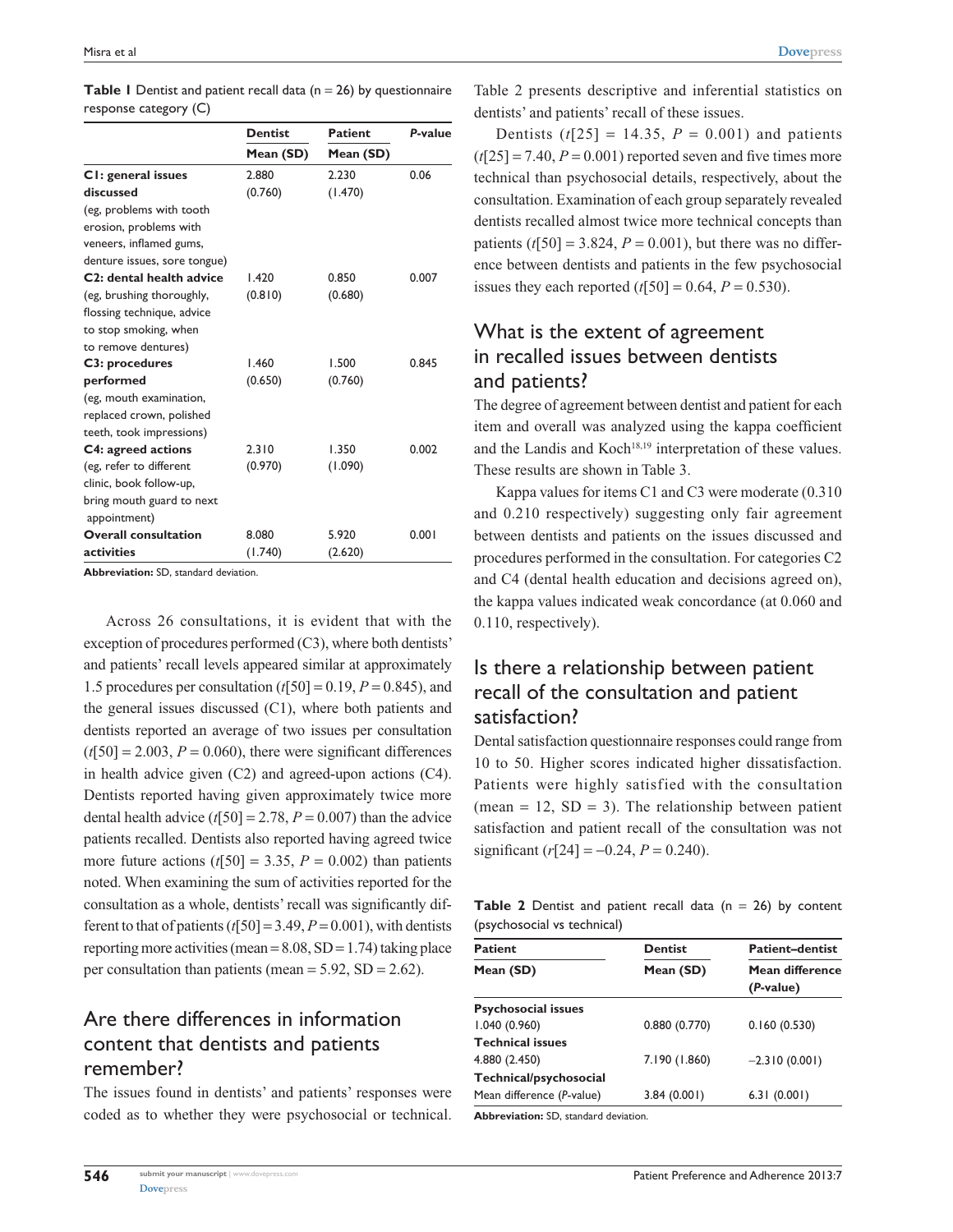**Table 3** Dentist and patient agreement data  $(n = 26)$  by questionnaire response category (C)

| Category                              | Kappa | <b>Standard error</b> | P-value |  |
|---------------------------------------|-------|-----------------------|---------|--|
| C1: issues discussed                  | 0.310 | 0.080                 | 0.001   |  |
| C <sub>2</sub> : dental health advice | 0.060 | 0.120                 | 0.310   |  |
| C3: procedures performed              | 0.210 | 0.140                 | 0.060   |  |
| C4: agreed actions                    | 0.110 | 0.090                 | 0.001   |  |
| Overall                               | 0.250 | 0.050                 | 0.001   |  |

# **Discussion**

This exploratory study addressed several questions. Firstly, we examined whether there are differences in the quantity of information recalled postconsultation between dentists and patients. Secondly, we explored the recalled material in terms of content, and explored whether dentists and patients recall psychosocial and technical aspects of the consultation differently. Thirdly, we evaluated the extent of disagreement between dentists and patients on the content of the consultation. Finally, we investigated the relationship between consultation recall and patient satisfaction.

Overall, dentists' recall was greater than that of patients. So not only did dentists recall more activities taking place in the consultation overall, but specifically they appeared to recall more oral health advice being offered and more discussion of follow-up actions. Patients, on the other hand, remembered a similar number of performed procedures and general issues, but were particularly poor at recalling dental health advice and future actions relating to the consultation.

These results are not wholly unexpected. One reason why dentists' recall seems superior to that of patients could be that dentists have overall control of the consultation and its structure.20 As such, they are probably better placed to recall content, as they are more experienced with the consultation setup and the context, being primarily responsible for both. Bartlett's<sup>21</sup> seminal work on the use of context as an aid to recall fully explains these findings. Future work should vary the communication model under which dentists work to one where, for example, patients are primarily in control of and drive the communication during a consultation and then reassess recall in this context. Such a patient-led consultation would see the length, quality, and quantity of the interaction during the consultation suggested and driven by the patient, with the dentist responding to patient suggestions rather than taking a lead themselves, in line with Szasz and Hollender's<sup>22</sup> "patient as expert" model of communication.

Patients, on the other hand, were no different to dentists in recalling the main issues discussed and procedures performed.

We suggest that both of these aspects of the consultation relate to the "here and now"; patients remember what brought them to see the dentist and what the dentist did to their mouth at that point. Their recall, however, of any dental health advice given in order to deal with their condition and any agreed-upon actions – both concepts relating to future adherent behavior – was poor. These findings extend previous work in medical<sup>13</sup> and dental<sup>15</sup> settings by showing that patients remember some aspects of what is discussed, but apparently not those aspects that are likely to help their oral health, such as dental health advice and future actions. These findings have worrying implications for patient adherence and go some way towards explaining the substantial rates of patient nonadherence with HCP instructions reported in the literature.23 Patients are unlikely to follow health advice and instructions if they have not registered these in the first place. Where in the consultation such future advice is given should also be examined in future work.

Interestingly, both patients and dentists recalled more technical than psychosocial aspects of the consultation. There are several explanations for this finding: firstly, it could be that the style of the dental consultation is geared towards emphasizing technical procedures rather than patients' psychosocial problems, such as embarrassment and worry. In line with a biomedical model where dentists, constrained by the amount of time, expertise, and resources available, need to focus on fixing dental problems rather than dealing with patients' feelings about them, it is not surprising that they reported such aspects of the consultation more often than patients' psychosocial problems. Similarly, being treated in an environment where technical procedures rather than psychosocial talk (or talk of any kind) dominate the consultation, it is not surprising that these aspects of the consultation were more salient for patients too. A further plausible explanation has to do with patient expectations: where patients expect the dentist to perform technical procedures rather than deal with their emotional problems arising from these, patients' recall was in line with their expectations.<sup>8-11</sup> Finally, it could be that a stronger emotional response was associated with the oral health issues discussed and procedures performed (both of which might be associated with pain and anxiety), whereas discussions about preventive oral health care might not have aroused much in the way of an emotional response. Emotion-provoking events are remembered more vividly (although not necessarily more accurately), which may explain these findings.<sup>24</sup> Either way, to the extent that recalling dental technical procedures may be necessary for future patient adherence, patients in our study seemed to be remembering these clearly.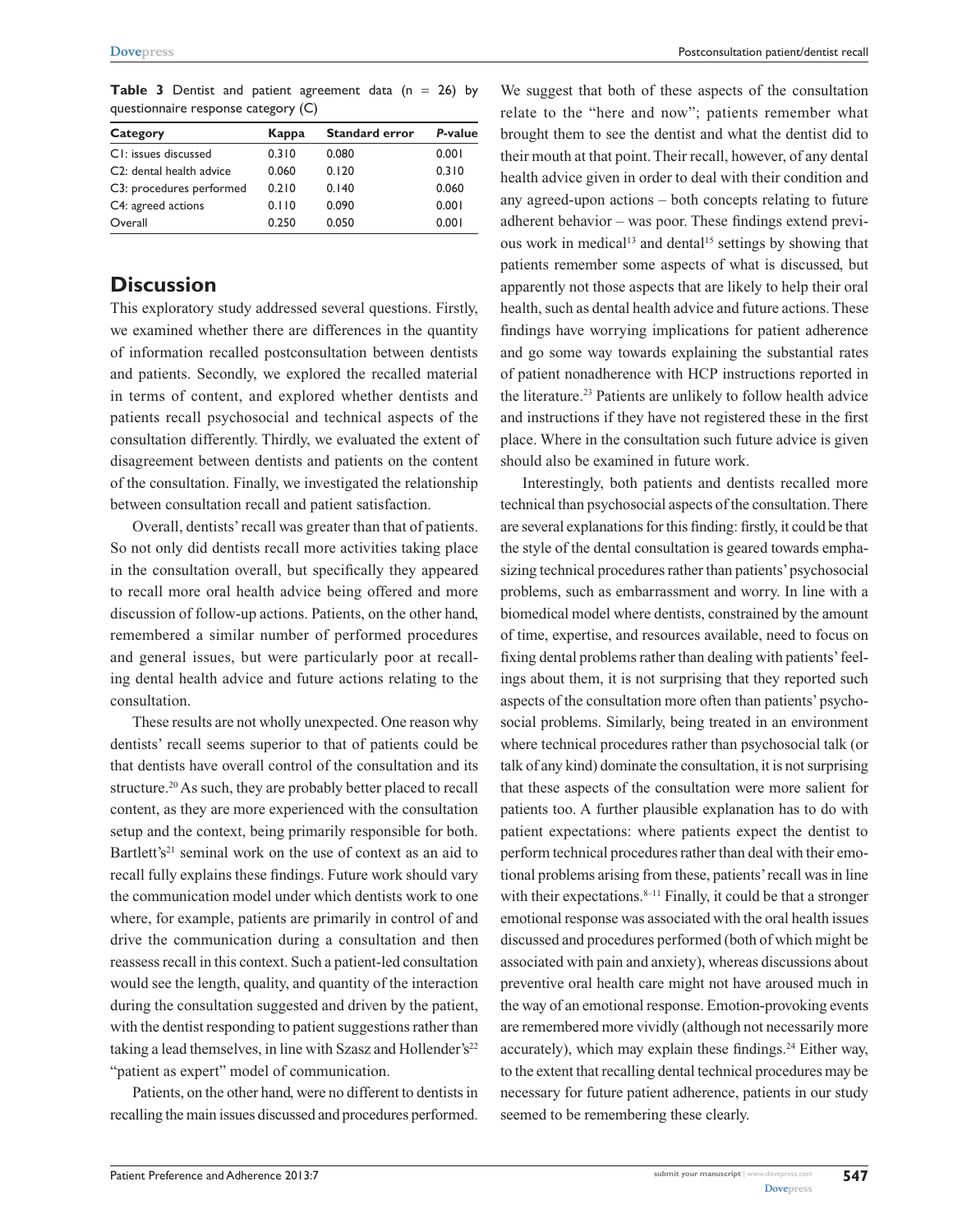**[Dovepress](www.dovepress.com)**

Dentist–patient agreement over consultation content supported previous work.<sup>12–14</sup> Patients' and dentists' recollections of discussions were discordant in terms of the dental health advice given and future actions that were agreed upon. These results support an Australian study on smoking cessation that found dentists believing they had advised smoking cessation, but patients not recalling such advice ever having been given.<sup>15</sup> The implications of this work for patient adherence to a health-care plan would lead us to assume that it is very likely that advice will not be followed. The reasons for this discrepancy may be that dentists had discussed oral health advice, but patients were not able to remember it. Alternatively, it could be that dentists had it in mind to discuss these issues, but never quite did, or presented the information in a way that the patient did not understand or register. Future work should involve the assessment of an audio record of consultations to evaluate dentists' and patients' recall with reference to what was actually said at consultation. Either way, a patient who is unable to recall oral health advice or future actions at consultation is unlikely to be in a position to act on such advice. Patients should perhaps be given in writing a list of advice given and actions agreed upon at a consultation so that such information might aid subsequent recall and adherence in future.<sup>25</sup> It is suggested that patients are unlikely to adhere to advice they cannot recall immediately after leaving the consultation, and to this end patient memory and understanding of consultation instructions needs to be evaluated.

Finally, our sample reported high levels of satisfaction with the dental consultation. Satisfaction, however, was completely unrelated to recall of the consultation. This contradicts Ley's hypothesis on the importance of memory for patient satisfaction.<sup>1</sup> Today's patients are probably quite different to those studied by Ley in the 1960s, with issues other than the details of the consultation influencing their satisfaction. So it could be that the patient's personal relationship with the dentist, the dentist's technical competence, the facilities present, and convenience factors<sup>20,26</sup> are better predictors of patient satisfaction in the dental surgery, rather than memory. Alternatively, given that satisfaction was highly skewed in this study, the lack of a relationship may have resulted from a ceiling effect on the satisfaction variable.

This was a small exploratory study, which although sufficiently powered to detect differences between conditions, used a small sample of participants from one dental hospital. Future work needs to be undertaken to replicate these findings in different dental settings and at a different time period, perhaps introducing time delay postconsultation before questionnaires are completed. It is acknowledged that the low overall recall of patients in this study could have been responsible for the low recall across categories that were observed; future studies should replicate our work to confirm that the category-specific differences we have found here are not the results of overall floor effects. It is also suggested that future work should assess and control for levels of patients' dental anxiety and current pain, in that both these variables may affect recall. Finally, like any work relying on self-reports, the present study may well have suffered from social desirability effects, with patients and dentists selfreporting what they felt we wanted to see, rather than what actually happened. The fact that both dentists and patients were blind to the study hypotheses however, goes some way towards minimizing such effects.

#### **Conclusion**

This study has shown that dentists' recall of the consultation is different to that of patients. Worryingly, patients seem unable to recall accurately future dental health advice or agreed actions, and assuming this information has been communicated by dentists in the first place, this finding has implications for patient adherence to advice given at dental consultations. In order to support patient adherence in dental settings, measures need to be taken in practice to ensure that patients remember consultation advice immediately postconsultation.

# **Acknowledgment**

The authors would like to thank all patients who took part in this study.

# **Disclosure**

The authors report no conflicts of interest in this work.

#### **References**

- 1. Ley P. Memory for medical information. *Br J Soc Clin Psycho*l. 1979; 18(2):245–255.
- 2. Ley P. Doctor-patient communication: some quantitative estimates of the role of cognitive factors in non-compliance. *J Hypertens Suppl*. 1985; 3(1):S51–S55.
- 3. Kessels RP. Patients' memory for medical information. *J R Soc Med*. 2003;96(5):219–222.
- 4. Lee L, Brittingham A, Tourangeau R, et al. Are reporting errors due to encoding limitations or retrieval failure? Surveys of child vaccination as a case study. *Appl Cogn Psychol*. 1999;13(1):43–63.
- 5. Kriwanek S, Armbruster C, Beckerhinn P, Blauensteier W, Gschwantler M. Patients' assessment and recall of surgical information after laparoscopic cholecystectomy. *Dig Surg*. 1998;15(6):669–673.
- 6. Witt E, Bartsch A. The effect of information and communication in the orthodontic consultation. 1. The imparting of the information. *Fortschr Kieferorthop*. 1993;54(5):187–195.